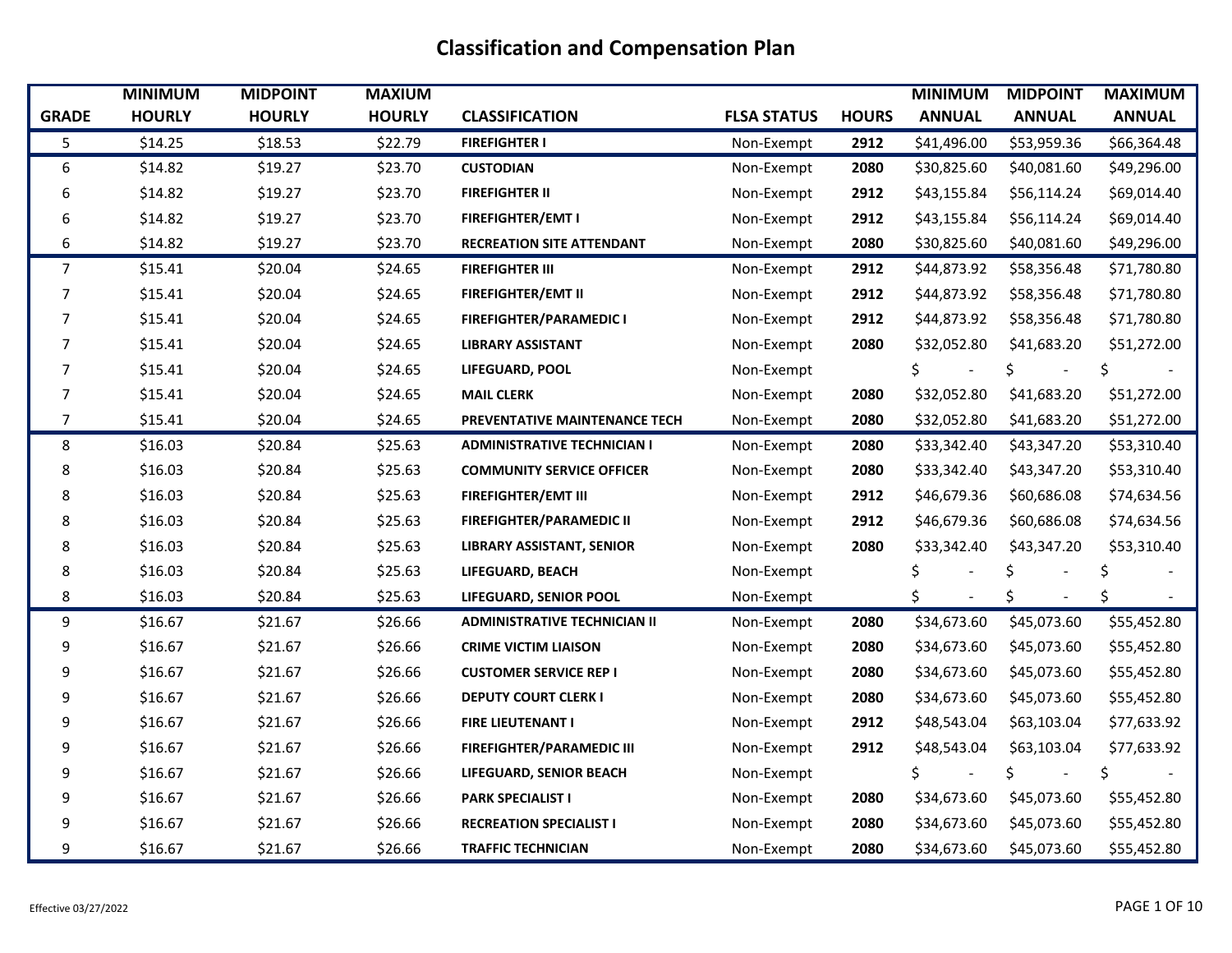|              | <b>MINIMUM</b> | <b>MIDPOINT</b> | <b>MAXIUM</b> |                                    |                    |              | <b>MINIMUM</b>        | <b>MIDPOINT</b>      | <b>MAXIMUM</b> |
|--------------|----------------|-----------------|---------------|------------------------------------|--------------------|--------------|-----------------------|----------------------|----------------|
| <b>GRADE</b> | <b>HOURLY</b>  | <b>HOURLY</b>   | <b>HOURLY</b> | <b>CLASSIFICATION</b>              | <b>FLSA STATUS</b> | <b>HOURS</b> | <b>ANNUAL</b>         | <b>ANNUAL</b>        | <b>ANNUAL</b>  |
| 10           | \$17.34        | \$22.54         | \$27.72       | <b>ADMINISTRATIVE SECRETARY I</b>  | Non-Exempt         | 2080         | \$36,067.20           | \$46,883.20          | \$57,657.60    |
| 10           | \$17.34        | \$22.54         | \$27.72       | <b>CUSTOMER SERVICE REP II</b>     | Non-Exempt         | 2080         | \$36,067.20           | \$46,883.20          | \$57,657.60    |
| 10           | \$17.34        | \$22.54         | \$27.72       | <b>DEPUTY COURT CLERK II</b>       | Non-Exempt         | 2080         | \$36,067.20           | \$46,883.20          | \$57,657.60    |
| 10           | \$17.34        | \$22.54         | \$27.72       | <b>DRUG COURT CASE MANAGER</b>     | Non-Exempt         | 2080         | \$36,067.20           | \$46,883.20          | \$57,657.60    |
| 10           | \$17.34        | \$22.54         | \$27.72       | <b>ELECTIONS TECHNICIAN</b>        | Non-Exempt         | 2080         | \$36,067.20           | \$46,883.20          | \$57,657.60    |
| 10           | \$17.34        | \$22.54         | \$27.72       | <b>FIRE LIEUTENANT II</b>          | Non-Exempt         | 2912         | \$50,494.08           | \$65,636.48          | \$80,720.64    |
| 10           | \$17.34        | \$22.54         | \$27.72       | <b>LEGAL SECRETARY</b>             | Non-Exempt         | 2080         | \$36,067.20           | \$46,883.20          | \$57,657.60    |
| 10           | \$17.34        | \$22.54         | \$27.72       | <b>MAINTENANCE WORKER I</b>        | Non-Exempt         | 2080         | \$36,067.20           | \$46,883.20          | \$57,657.60    |
| 10           | \$17.34        | \$22.54         | \$27.72       | <b>MEDICAL ASSISTANT</b>           | Non-Exempt         | 2080         | \$36,067.20           | \$46,883.20          | \$57,657.60    |
| 10           | \$17.34        | \$22.54         | \$27.72       | <b>PARK SPECIALIST II</b>          | Non-Exempt         | 2080         | \$36,067.20           | \$46,883.20          | \$57,657.60    |
| 10           | \$17.34        | \$22.54         | \$27.72       | <b>RECREATION SPECIALIST II</b>    | Non-Exempt         | 2080         | \$36,067.20           | \$46,883.20          | \$57,657.60    |
| 10           | \$17.34        | \$22.54         | \$27.72       | <b>SUPPLY ASSISTANT</b>            | Non-Exempt         | 2080         | \$36,067.20           | \$46,883.20          | \$57,657.60    |
| 10           | \$17.34        | \$22.54         | \$27.72       | <b>VICTIM ADVOCATE</b>             | Non-Exempt         |              | \$.<br>$\blacksquare$ | \$<br>$\blacksquare$ | \$             |
| 11           | \$18.03        | \$23.44         | \$28.83       | <b>ACCOUNTING TECHNICIAN I</b>     | Non-Exempt         | 2080         | \$37,502.40           | \$48,755.20          | \$59,966.40    |
| 11           | \$18.03        | \$23.44         | \$28.83       | <b>ADMINISTRATIVE SECRETARY II</b> | Non-Exempt         | 2080         | \$37,502.40           | \$48,755.20          | \$59,966.40    |
| 11           | \$18.03        | \$23.44         | \$28.83       | <b>ANIMAL SERVICES OFFICER I</b>   | Non-Exempt         | 2080         | \$37,502.40           | \$48,755.20          | \$59,966.40    |
| 11           | \$18.03        | \$23.44         | \$28.83       | <b>CUSTOMER SERVICE REP III</b>    | Non-Exempt         | 2080         | \$37,502.40           | \$48,755.20          | \$59,966.40    |
| 11           | \$18.03        | \$23.44         | \$28.83       | <b>DEPUTY COURT CLERK III</b>      | Non-Exempt         | 2080         | \$37,502.40           | \$48,755.20          | \$59,966.40    |
| 11           | \$18.03        | \$23.44         | \$28.83       | <b>ELECTIONS SPECIALIST</b>        | Non-Exempt         | 2080         | \$37,502.40           | \$48,755.20          | \$59,966.40    |
| 11           | \$18.03        | \$23.44         | \$28.83       | <b>ENGINEERING TECHNICIAN</b>      | Non-Exempt         | 2080         | \$37,502.40           | \$48,755.20          | \$59,966.40    |
| 11           | \$18.03        | \$23.44         | \$28.83       | <b>EQUIPMENT OPERATOR I</b>        | Non-Exempt         | 2080         | \$37,502.40           | \$48,755.20          | \$59,966.40    |
| 11           | \$18.03        | \$23.44         | \$28.83       | <b>FIRE LIEUTENANT III</b>         | Non-Exempt         | 2912         | \$52,503.36           | \$68,257.28          | \$83,952.96    |
| 11           | \$18.03        | \$23.44         | \$28.83       | <b>MAINTENANCE WORKER II</b>       | Non-Exempt         | 2080         | \$37,502.40           | \$48,755.20          | \$59,966.40    |
| 11           | \$18.03        | \$23.44         | \$28.83       | <b>PARK SPECIALIST III</b>         | Non-Exempt         | 2080         | \$37,502.40           | \$48,755.20          | \$59,966.40    |
| 11           | \$18.03        | \$23.44         | \$28.83       | <b>PLANNING TECHNICIAN</b>         | Non-Exempt         | 2080         | \$37,502.40           | \$48,755.20          | \$59,966.40    |
| 11           | \$18.03        | \$23.44         | \$28.83       | <b>RECREATION SPECIALIST III</b>   | Non-Exempt         | 2080         | \$37,502.40           | \$48,755.20          | \$59,966.40    |
| 11           | \$18.03        | \$23.44         | \$28.83       | <b>TRADES WORKER I</b>             | Non-Exempt         | 2080         | \$37,502.40           | \$48,755.20          | \$59,966.40    |
| 12           | \$18.75        | \$24.38         | \$29.98       | <b>ACCOUNTING TECHNICIAN II</b>    | Non-Exempt         | 2080         | \$39,000.00           | \$50,710.40          | \$62,358.40    |
| 12           | \$18.75        | \$24.38         | \$29.98       | <b>ADMINISTRATIVE ASSISTANT I</b>  | Non-Exempt         | 2080         | \$39,000.00           | \$50,710.40          | \$62,358.40    |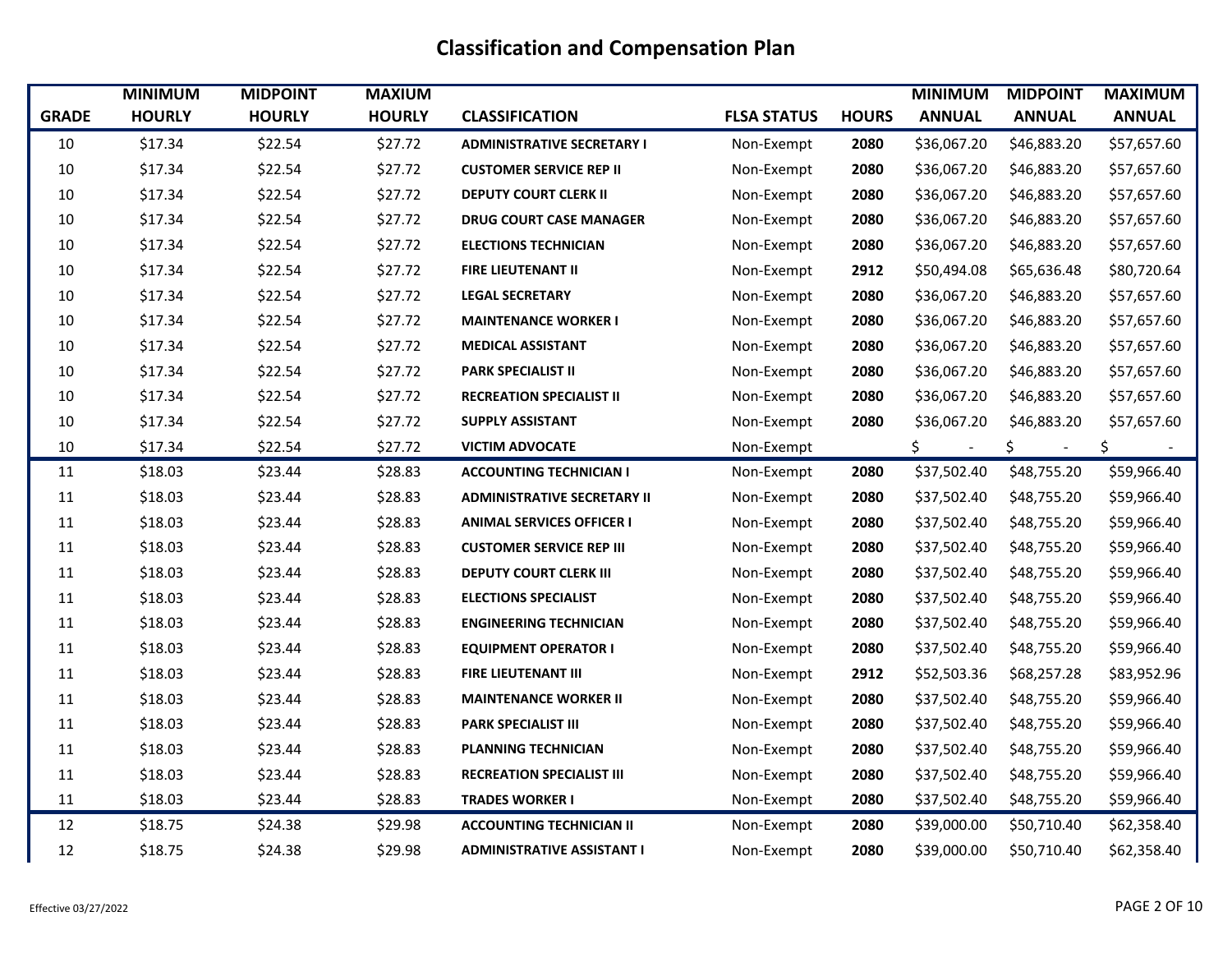|              | <b>MINIMUM</b> | <b>MIDPOINT</b> | <b>MAXIUM</b> |                                     |                    |              | <b>MINIMUM</b> | <b>MIDPOINT</b> | <b>MAXIMUM</b> |
|--------------|----------------|-----------------|---------------|-------------------------------------|--------------------|--------------|----------------|-----------------|----------------|
| <b>GRADE</b> | <b>HOURLY</b>  | <b>HOURLY</b>   | <b>HOURLY</b> | <b>CLASSIFICATION</b>               | <b>FLSA STATUS</b> | <b>HOURS</b> | <b>ANNUAL</b>  | <b>ANNUAL</b>   | <b>ANNUAL</b>  |
| 12           | \$18.75        | \$24.38         | \$29.98       | <b>CREW LEADER I</b>                | Non-Exempt         | 2080         | \$39,000.00    | \$50,710.40     | \$62,358.40    |
| 12           | \$18.75        | \$24.38         | \$29.98       | <b>CUSTODIAL SUPERVISOR</b>         | Non-Exempt         | 2080         | \$39,000.00    | \$50,710.40     | \$62,358.40    |
| 12           | \$18.75        | \$24.38         | \$29.98       | <b>CUSTOMER SERVICE REP IV</b>      | Non-Exempt         | 2080         | \$39,000.00    | \$50,710.40     | \$62,358.40    |
| 12           | \$18.75        | \$24.38         | \$29.98       | <b>DETENTION OFFICER I</b>          | Non-Exempt         | 2223         | \$41,681.25    | \$54,196.74     | \$66,645.54    |
| 12           | \$18.75        | \$24.38         | \$29.98       | <b>EQUIPMENT OPERATOR II</b>        | Non-Exempt         | 2080         | \$39,000.00    | \$50,710.40     | \$62,358.40    |
| 12           | \$18.75        | \$24.38         | \$29.98       | <b>GIS TECHNICIAN I</b>             | Non-Exempt         | 2080         | \$39,000.00    | \$50,710.40     | \$62,358.40    |
| 12           | \$18.75        | \$24.38         | \$29.98       | <b>MAINTENANCE WORKER III</b>       | Non-Exempt         | 2080         | \$39,000.00    | \$50,710.40     | \$62,358.40    |
| 12           | \$18.75        | \$24.38         | \$29.98       | <b>PARTS ROOM SUPERVISOR</b>        | Non-Exempt         | 2080         | \$39,000.00    | \$50,710.40     | \$62,358.40    |
| 12           | \$18.75        | \$24.38         | \$29.98       | <b>PROPERTY APPRAISER I</b>         | Non-Exempt         | 2080         | \$39,000.00    | \$50,710.40     | \$62,358.40    |
| 12           | \$18.75        | \$24.38         | \$29.98       | <b>RECORDS RETENTION TECHNICIAN</b> | Non-Exempt         | 2080         | \$39,000.00    | \$50,710.40     | \$62,358.40    |
| 12           | \$18.75        | \$24.38         | \$29.98       | <b>TRADES WORKER II</b>             | Non-Exempt         | 2080         | \$39,000.00    | \$50,710.40     | \$62,358.40    |
| 12           | \$18.75        | \$24.38         | \$29.98       | TRAFFIC SIGNAL TECHNICIAN I         | Non-Exempt         | 2080         | \$39,000.00    | \$50,710.40     | \$62,358.40    |
| 13           | \$19.50        | \$25.35         | \$31.18       | <b>ACCOUNTING TECHNICIAN III</b>    | Non-Exempt         | 2080         | \$40,560.00    | \$52,728.00     | \$64,854.40    |
| 13           | \$19.50        | \$25.35         | \$31.18       | <b>ADMINISTRATIVE ASSISTANT II</b>  | Non-Exempt         | 2080         | \$40,560.00    | \$52,728.00     | \$64,854.40    |
| 13           | \$19.50        | \$25.35         | \$31.18       | <b>ADMINISTRATIVE SUPERVISOR</b>    | Non-Exempt         | 2080         | \$40,560.00    | \$52,728.00     | \$64,854.40    |
| 13           | \$19.50        | \$25.35         | \$31.18       | <b>ANIMAL SERVICES OFFICER II</b>   | Non-Exempt         | 2080         | \$40,560.00    | \$52,728.00     | \$64,854.40    |
| 13           | \$19.50        | \$25.35         | \$31.18       | <b>COMMUNICATIONS OFFICER I</b>     | Non-Exempt         | 2080         | \$40,560.00    | \$52,728.00     | \$64,854.40    |
| 13           | \$19.50        | \$25.35         | \$31.18       | <b>CONSTRUCTION INSPECTOR I</b>     | Non-Exempt         | 2080         | \$40,560.00    | \$52,728.00     | \$64,854.40    |
| 13           | \$19.50        | \$25.35         | \$31.18       | <b>COURT SECURITY OFFICER</b>       | Non-Exempt         |              | \$.            | \$.             | \$             |
| 13           | \$19.50        | \$25.35         | \$31.18       | <b>CREW LEADER II</b>               | Non-Exempt         | 2080         | \$40,560.00    | \$52,728.00     | \$64,854.40    |
| 13           | \$19.50        | \$25.35         | \$31.18       | <b>CRIME SCENE TECHNICIAN</b>       | Non-Exempt         | 2080         | \$40,560.00    | \$52,728.00     | \$64,854.40    |
| 13           | \$19.50        | \$25.35         | \$31.18       | <b>DETENTION OFFICER II</b>         | Non-Exempt         | 2223         | \$43,348.50    | \$56,353.05     | \$69,313.14    |
| 13           | \$19.50        | \$25.35         | \$31.18       | <b>EQUIPMENT OPERATOR III</b>       | Non-Exempt         | 2080         | \$40,560.00    | \$52,728.00     | \$64,854.40    |
| 13           | \$19.50        | \$25.35         | \$31.18       | <b>FIRE CAPTAIN I</b>               | Non-Exempt         | 2912         | \$56,784.00    | \$73,819.20     | \$90,796.16    |
| 13           | \$19.50        | \$25.35         | \$31.18       | <b>MECHANIC I</b>                   | Non-Exempt         | 2080         | \$40,560.00    | \$52,728.00     | \$64,854.40    |
| 13           | \$19.50        | \$25.35         | \$31.18       | <b>PROPERTY APPRAISER II</b>        | Non-Exempt         | 2080         | \$40,560.00    | \$52,728.00     | \$64,854.40    |
| 13           | \$19.50        | \$25.35         | \$31.18       | <b>TAC COORDINATOR</b>              | Non-Exempt         | 2080         | \$40,560.00    | \$52,728.00     | \$64,854.40    |
| 13           | \$19.50        | \$25.35         | \$31.18       | <b>TRADES WORKER III</b>            | Non-Exempt         | 2080         | \$40,560.00    | \$52,728.00     | \$64,854.40    |
| 13           | \$19.50        | \$25.35         | \$31.18       | <b>TRAFFIC SIGNAL TECHNICIAN II</b> | Non-Exempt         | 2080         | \$40,560.00    | \$52,728.00     | \$64,854.40    |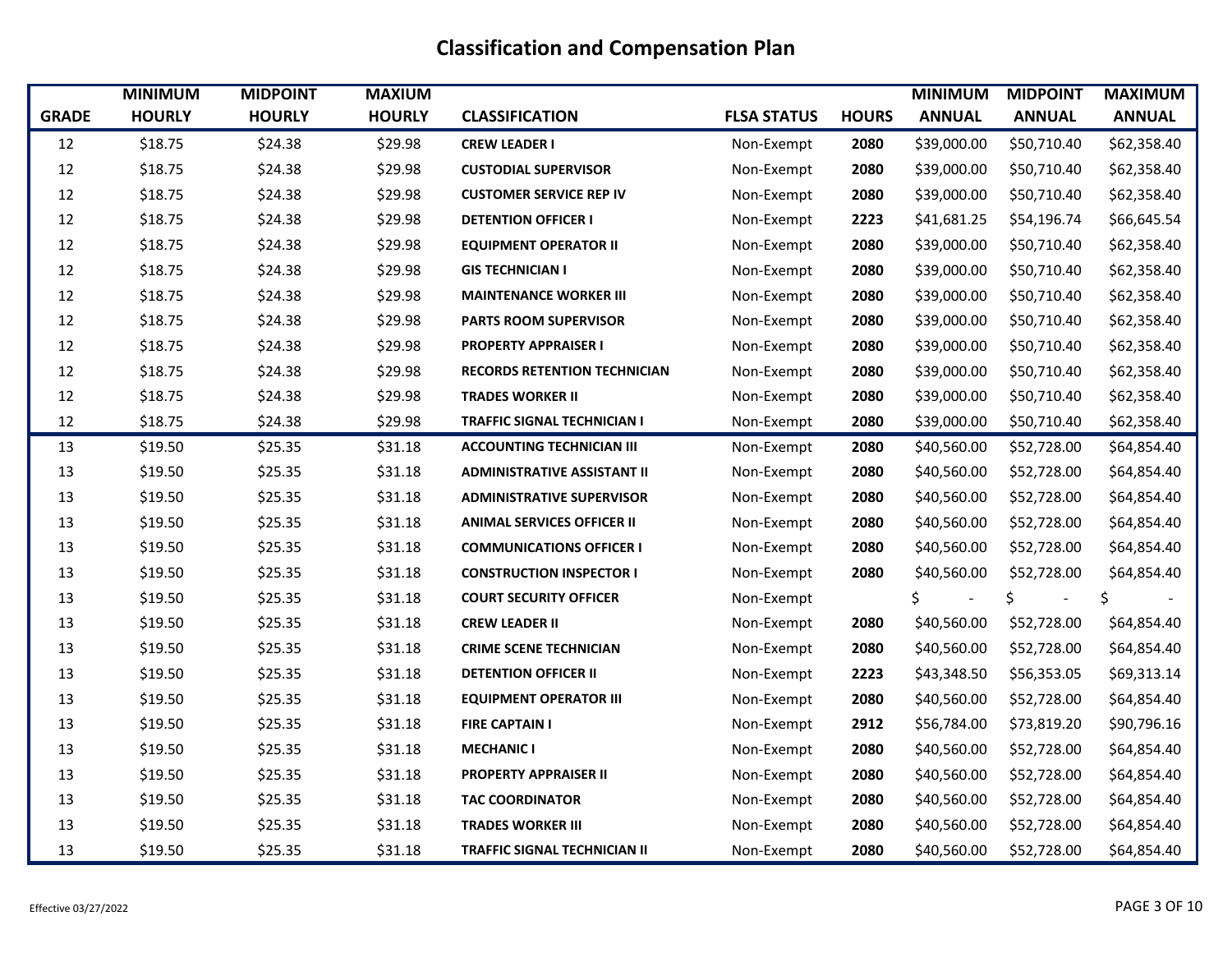|              | <b>MINIMUM</b> | <b>MIDPOINT</b> | <b>MAXIUM</b> |                                       |                    |              | <b>MINIMUM</b> | <b>MIDPOINT</b> | <b>MAXIMUM</b> |
|--------------|----------------|-----------------|---------------|---------------------------------------|--------------------|--------------|----------------|-----------------|----------------|
| <b>GRADE</b> | <b>HOURLY</b>  | <b>HOURLY</b>   | <b>HOURLY</b> | <b>CLASSIFICATION</b>                 | <b>FLSA STATUS</b> | <b>HOURS</b> | <b>ANNUAL</b>  | <b>ANNUAL</b>   | <b>ANNUAL</b>  |
| 14           | \$20.28        | \$26.37         | \$32.43       | <b>CERT. ADDICTION COUNSELOR I</b>    | Non-Exempt         | 2080         | \$42,182.40    | \$54,849.60     | \$67,454.40    |
| 14           | \$20.28        | \$26.37         | \$32.43       | <b>CODE ENFORCEMENT OFFICER I</b>     | Non-Exempt         | 2080         | \$42,182.40    | \$54,849.60     | \$67,454.40    |
| 14           | \$20.28        | \$26.37         | \$32.43       | <b>COMMUNICATIONS OFFICER II</b>      | Non-Exempt         | 2080         | \$42,182.40    | \$54,849.60     | \$67,454.40    |
| 14           | \$20.28        | \$26.37         | \$32.43       | <b>CONSTRUCTION INSPECTOR II</b>      | Non-Exempt         | 2080         | \$42,182.40    | \$54,849.60     | \$67,454.40    |
| $14\,$       | \$20.28        | \$26.37         | \$32.43       | <b>CREW LEADER III</b>                | Non-Exempt         | 2080         | \$42,182.40    | \$54,849.60     | \$67,454.40    |
| 14           | \$20.28        | \$26.37         | \$32.43       | <b>DET. OFFICER III (SERGEANT)</b>    | Non-Exempt         | 2223         | \$45,082.44    | \$58,620.51     | \$72,091.89    |
| 14           | \$20.28        | \$26.37         | \$32.43       | <b>EQUIPMENT OPERATOR IV</b>          | Non-Exempt         | 2080         | \$42,182.40    | \$54,849.60     | \$67,454.40    |
| $14\,$       | \$20.28        | \$26.37         | \$32.43       | <b>FIRE CAPTAIN II</b>                | Non-Exempt         | 2912         | \$59,055.36    | \$76,789.44     | \$94,436.16    |
| 14           | \$20.28        | \$26.37         | \$32.43       | <b>GIS TECHNICIAN II</b>              | Non-Exempt         | 2080         | \$42,182.40    | \$54,849.60     | \$67,454.40    |
| 14           | \$20.28        | \$26.37         | \$32.43       | LPN (DRUG COURT)                      | Non-Exempt         | 2080         | \$42,182.40    | \$54,849.60     | \$67,454.40    |
| 14           | \$20.28        | \$26.37         | \$32.43       | LPN (SHERIFF'S OFFICE)                | Non-Exempt         | 2080         | \$42,182.40    | \$54,849.60     | \$67,454.40    |
| 14           | \$20.28        | \$26.37         | \$32.43       | <b>MECHANIC II</b>                    | Non-Exempt         | 2080         | \$42,182.40    | \$54,849.60     | \$67,454.40    |
| 14           | \$20.28        | \$26.37         | \$32.43       | <b>PLANS REVIEW SPECIALIST</b>        | Non-Exempt         | 2080         | \$42,182.40    | \$54,849.60     | \$67,454.40    |
| 14           | \$20.28        | \$26.37         | \$32.43       | <b>PROPERTY APPRAISER III</b>         | Non-Exempt         | 2080         | \$42,182.40    | \$54,849.60     | \$67,454.40    |
| 14           | \$20.28        | \$26.37         | \$32.43       | <b>TRAFFIC SIGNAL TECHNICIAN III</b>  | Non-Exempt         | 2080         | \$42,182.40    | \$54,849.60     | \$67,454.40    |
| 15           | \$21.09        | \$27.42         | \$33.73       | <b>CATALOGING SPECIALIST</b>          | Exempt             | 2080         | \$43,867.20    | \$57,033.60     | \$70,158.40    |
| 15           | \$21.09        | \$27.42         | \$33.73       | <b>CERT. ADDICTION COUNSELOR II</b>   | Non-Exempt         | 2080         | \$43,867.20    | \$57,033.60     | \$70,158.40    |
| 15           | \$21.09        | \$27.42         | \$33.73       | <b>CODE ENFORCEMENT OFFICER II</b>    | Non-Exempt         | 2080         | \$43,867.20    | \$57,033.60     | \$70,158.40    |
| 15           | \$21.09        | \$27.42         | \$33.73       | <b>COMMUNICATIONS OFFICER III</b>     | Non-Exempt         | 2080         | \$43,867.20    | \$57,033.60     | \$70,158.40    |
| 15           | \$21.09        | \$27.42         | \$33.73       | <b>CONSTRUCTION COORDINATOR</b>       | Non-Exempt         | 2080         | \$43,867.20    | \$57,033.60     | \$70,158.40    |
| 15           | \$21.09        | \$27.42         | \$33.73       | <b>CONSTRUCTION INSPECTOR III</b>     | Non-Exempt         | 2080         | \$43,867.20    | \$57,033.60     | \$70,158.40    |
| 15           | \$21.09        | \$27.42         | \$33.73       | <b>DRUG COURT COORDINATOR</b>         | Non-Exempt         | 2080         | \$43,867.20    | \$57,033.60     | \$70,158.40    |
| 15           | \$21.09        | \$27.42         | \$33.73       | <b>FLEET MAINTENANCE SUPERVISOR I</b> | Non-Exempt         | 2080         | \$43,867.20    | \$57,033.60     | \$70,158.40    |
| 15           | \$21.09        | \$27.42         | \$33.73       | IT SERVICES SPECIALIST I              | Non-Exempt         | 2080         | \$43,867.20    | \$57,033.60     | \$70,158.40    |
| 15           | \$21.09        | \$27.42         | \$33.73       | <b>JUVENILE PROBATION OFFICER I</b>   | Exempt             | 2080         | \$43,867.20    | \$57,033.60     | \$70,158.40    |
| 15           | \$21.09        | \$27.42         | \$33.73       | <b>MECHANIC III</b>                   | Non-Exempt         | 2080         | \$43,867.20    | \$57,033.60     | \$70,158.40    |
| 15           | \$21.09        | \$27.42         | \$33.73       | PERSONAL PROPERTY SUPERVISOR          | Non-Exempt         | 2080         | \$43,867.20    | \$57,033.60     | \$70,158.40    |
| 16           | \$21.94        | \$28.52         | \$35.08       | <b>ASST.TO THE STATE CT SOLICITOR</b> | Non-Exempt         | 2080         | \$45,635.20    | \$59,321.60     | \$72,966.40    |
| 16           | \$21.94        | \$28.52         | \$35.08       | <b>BATTALION CHIEF</b>                | Exempt             | 2912         | \$63,889.28    | \$83,050.24     | \$102,152.96   |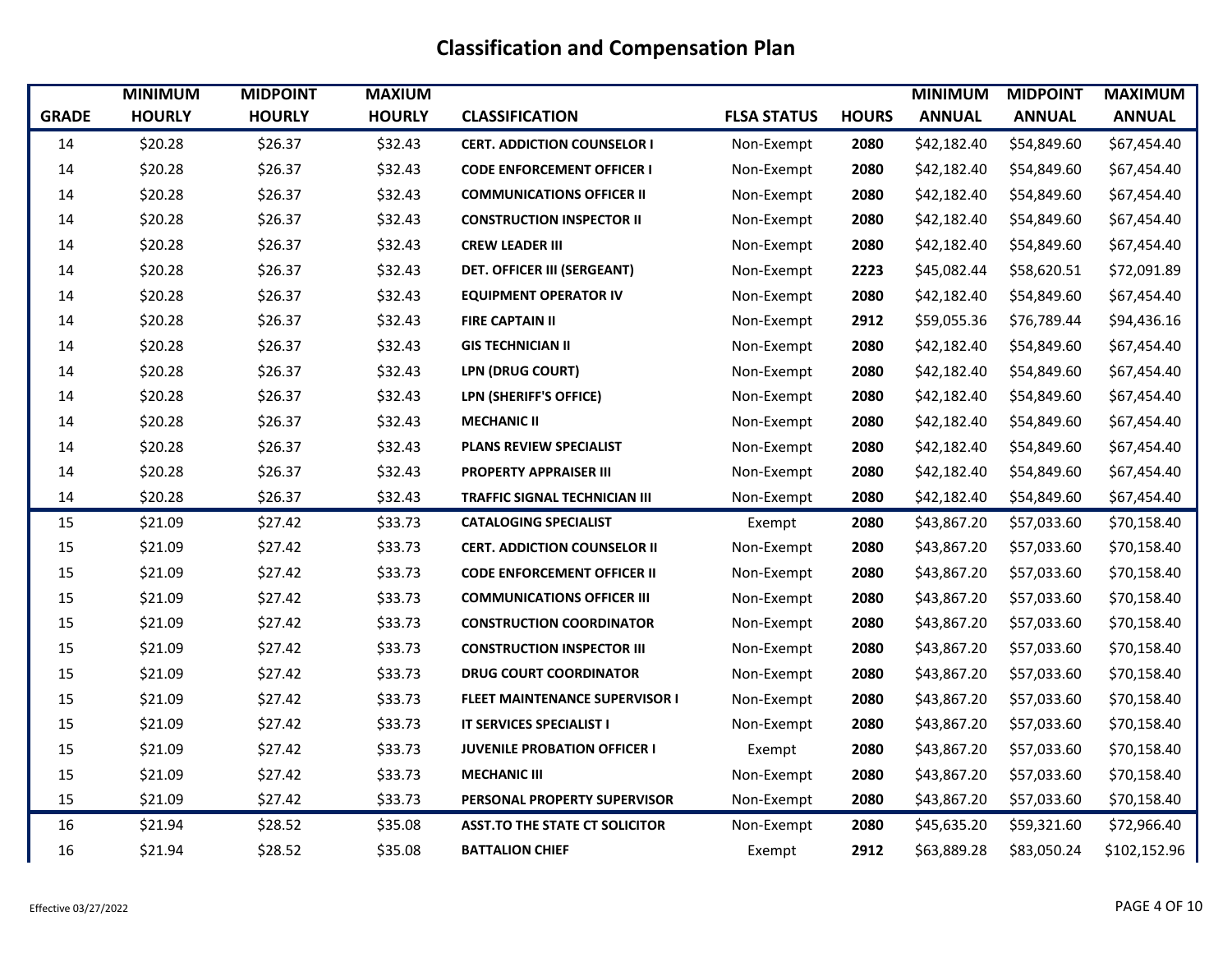|              | <b>MINIMUM</b> | <b>MIDPOINT</b> | <b>MAXIUM</b> |                                        |                    |              | <b>MINIMUM</b> | <b>MIDPOINT</b> | <b>MAXIMUM</b> |
|--------------|----------------|-----------------|---------------|----------------------------------------|--------------------|--------------|----------------|-----------------|----------------|
| <b>GRADE</b> | <b>HOURLY</b>  | <b>HOURLY</b>   | <b>HOURLY</b> | <b>CLASSIFICATION</b>                  | <b>FLSA STATUS</b> | <b>HOURS</b> | <b>ANNUAL</b>  | <b>ANNUAL</b>   | <b>ANNUAL</b>  |
| 16           | \$21.94        | \$28.52         | \$35.08       | <b>BUILDING INSPECTOR</b>              | Non-Exempt         | 2080         | \$45,635.20    | \$59,321.60     | \$72,966.40    |
| 16           | \$21.94        | \$28.52         | \$35.08       | <b>CODE ENFORCEMENT OFFICER III</b>    | Non-Exempt         | 2080         | \$45,635.20    | \$59,321.60     | \$72,966.40    |
| 16           | \$21.94        | \$28.52         | \$35.08       | <b>GIS ANALYST I</b>                   | Non-Exempt         | 2080         | \$45,635.20    | \$59,321.60     | \$72,966.40    |
| 16           | \$21.94        | \$28.52         | \$35.08       | HUMAN RESOURCES GENERALIST I           | Exempt             | 2080         | \$45,635.20    | \$59,321.60     | \$72,966.40    |
| 16           | \$21.94        | \$28.52         | \$35.08       | IT SERVICES SPECIALIST II              | Non-Exempt         | 2080         | \$45,635.20    | \$59,321.60     | \$72,966.40    |
| 16           | \$21.94        | \$28.52         | \$35.08       | <b>JUVENILE PROBATION OFFICER II</b>   | Exempt             | 2080         | \$45,635.20    | \$59,321.60     | \$72,966.40    |
| 16           | \$21.94        | \$28.52         | \$35.08       | <b>LAW CLERK</b>                       | Exempt             | 2080         | \$45,635.20    | \$59,321.60     | \$72,966.40    |
| 16           | \$21.94        | \$28.52         | \$35.08       | LIBRARY PROGRAMMING COORD.             | Exempt             | 2080         | \$45,635.20    | \$59,321.60     | \$72,966.40    |
| 16           | \$21.94        | \$28.52         | \$35.08       | <b>PARK COORDINATOR</b>                | Exempt             | 2080         | \$45,635.20    | \$59,321.60     | \$72,966.40    |
| 16           | \$21.94        | \$28.52         | \$35.08       | <b>PUBLIC WORKS SUPERVISOR I</b>       | Non-Exempt         | 2080         | \$45,635.20    | \$59,321.60     | \$72,966.40    |
| 16           | \$21.94        | \$28.52         | \$35.08       | <b>RECREATION PROGRAM COORDINATOR</b>  | Exempt             | 2080         | \$45,635.20    | \$59,321.60     | \$72,966.40    |
| 16           | \$21.94        | \$28.52         | \$35.08       | <b>SUPERVISOR I, COMMUNICATIONS</b>    | Non-Exempt         | 2080         | \$45,635.20    | \$59,321.60     | \$72,966.40    |
| 16           | \$21.94        | \$28.52         | \$35.08       | <b>SUPERVISOR, FACILITIES MAINT</b>    | Non-Exempt         | 2080         | \$45,635.20    | \$59,321.60     | \$72,966.40    |
| 17           | \$22.81        | \$29.66         | \$36.48       | <b>ADA FACILITY COORDINATOR</b>        | Exempt             | 2080         | \$47,444.80    | \$61,692.80     | \$75,878.40    |
| 17           | \$22.81        | \$29.66         | \$36.48       | <b>ARBORIST</b>                        | Non-Exempt         | 2080         | \$47,444.80    | \$61,692.80     | \$75,878.40    |
| 17           | \$22.81        | \$29.66         | \$36.48       | <b>ASST. TO THE COUNTY MANAGER</b>     | Exempt             | 2080         | \$47,444.80    | \$61,692.80     | \$75,878.40    |
| 17           | \$22.81        | \$29.66         | \$36.48       | <b>BUILDING INSP/PLANS EXAMINER</b>    | Non-Exempt         | 2080         | \$47,444.80    | \$61,692.80     | \$75,878.40    |
| 17           | \$22.81        | \$29.66         | \$36.48       | <b>CHIEF DEPUTY CLERK I</b>            | Exempt             | 2080         | \$47,444.80    | \$61,692.80     | \$75,878.40    |
| 17           | \$22.81        | \$29.66         | \$36.48       | <b>CODE ENFORCEMENT DIVISION MGR.</b>  | Exempt             | 2080         | \$47,444.80    | \$61,692.80     | \$75,878.40    |
| 17           | \$22.81        | \$29.66         | \$36.48       | <b>DEPUTY SHERIFF I</b>                | Non-Exempt         | 2080         | \$47,444.80    | \$61,692.80     | \$75,878.40    |
| 17           | \$22.81        | \$29.66         | \$36.48       | <b>FIRE INSPECTOR I</b>                | Non-Exempt         | 2080         | \$47,444.80    | \$61,692.80     | \$75,878.40    |
| 17           | \$22.81        | \$29.66         | \$36.48       | <b>FLEET MAINTENANCE SUPERVISOR II</b> | Non-Exempt         | 2080         | \$47,444.80    | \$61,692.80     | \$75,878.40    |
| 17           | \$22.81        | \$29.66         | \$36.48       | IT SERVICES SPECIALIST III             | Non-Exempt         | 2080         | \$47,444.80    | \$61,692.80     | \$75,878.40    |
| 17           | \$22.81        | \$29.66         | \$36.48       | <b>JUV COURT DIVERSION SPECIALIST</b>  | Exempt             | 2080         | \$47,444.80    | \$61,692.80     | \$75,878.40    |
| 17           | \$22.81        | \$29.66         | \$36.48       | <b>JUV COURT SUPPORT SPECIALIST</b>    | Exempt             | 2080         | \$47,444.80    | \$61,692.80     | \$75,878.40    |
| 17           | \$22.81        | \$29.66         | \$36.48       | <b>JUVENILE PROBATION OFFICER III</b>  | Exempt             | 2080         | \$47,444.80    | \$61,692.80     | \$75,878.40    |
| 17           | \$22.81        | \$29.66         | \$36.48       | <b>OCCUPATIONAL TAX MANAGER</b>        | Exempt             | 2080         | \$47,444.80    | \$61,692.80     | \$75,878.40    |
| 17           | \$22.81        | \$29.66         | \$36.48       | <b>POLICE OFFICER I</b>                | Non-Exempt         | 2080         | \$47,444.80    | \$61,692.80     | \$75,878.40    |
| 17           | \$22.81        | \$29.66         | \$36.48       | <b>PROGRAMS ANALYST</b>                | Exempt             | 2080         | \$47,444.80    | \$61,692.80     | \$75,878.40    |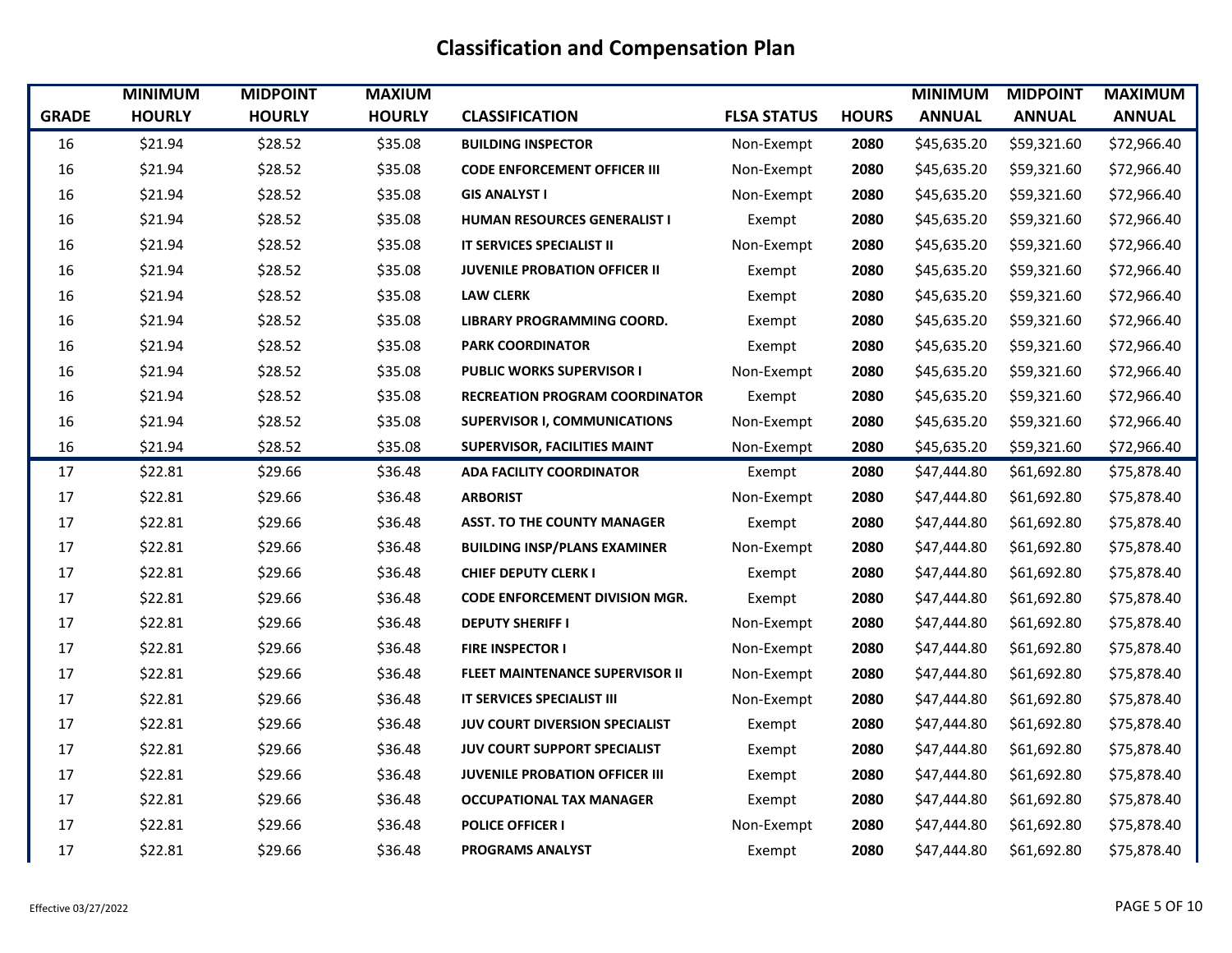|              | <b>MINIMUM</b> | <b>MIDPOINT</b> | <b>MAXIUM</b> |                                           |                    |              | <b>MINIMUM</b> | <b>MIDPOINT</b> | <b>MAXIMUM</b> |
|--------------|----------------|-----------------|---------------|-------------------------------------------|--------------------|--------------|----------------|-----------------|----------------|
| <b>GRADE</b> | <b>HOURLY</b>  | <b>HOURLY</b>   | <b>HOURLY</b> | <b>CLASSIFICATION</b>                     | <b>FLSA STATUS</b> | <b>HOURS</b> | <b>ANNUAL</b>  | <b>ANNUAL</b>   | <b>ANNUAL</b>  |
| 17           | \$22.81        | \$29.66         | \$36.48       | <b>REAL PROPERTY SUPERVISOR</b>           | Exempt             | 2080         | \$47,444.80    | \$61,692.80     | \$75,878.40    |
| 17           | \$22.81        | \$29.66         | \$36.48       | <b>SUPERVISOR II, COMMUNICATIONS</b>      | Non-Exempt         | 2080         | \$47,444.80    | \$61,692.80     | \$75,878.40    |
| 18           | \$23.73        | \$30.85         | \$37.94       | <b>AST SUP, ELECTIONS &amp; VOTER REG</b> | Exempt             | 2080         | \$49,358.40    | \$64,168.00     | \$78,915.20    |
| 18           | \$23.73        | \$30.85         | \$37.94       | <b>CHIEF CLERK</b>                        | Exempt             | 2080         | \$49,358.40    | \$64,168.00     | \$78,915.20    |
| 18           | \$23.73        | \$30.85         | \$37.94       | <b>CHIEF DEPUTY CLERK II</b>              | Exempt             | 2080         | \$49,358.40    | \$64,168.00     | \$78,915.20    |
| 18           | \$23.73        | \$30.85         | \$37.94       | <b>DEPUTY SHERIFF II</b>                  | Non-Exempt         | 2080         | \$49,358.40    | \$64,168.00     | \$78,915.20    |
| 18           | \$23.73        | \$30.85         | \$37.94       | DET. OFFICER IV (MASTER SRGT)             | Non-Exempt         | 2223         | \$52,751.79    | \$68,579.55     | \$84,340.62    |
| 18           | \$23.73        | \$30.85         | \$37.94       | <b>E-911 QA COORDINATOR/TAC</b>           | Non-Exempt         | 2080         | \$49,358.40    | \$64,168.00     | \$78,915.20    |
| 18           | \$23.73        | \$30.85         | \$37.94       | <b>E-911 TRAINING OFFICER</b>             | Exempt             | 2080         | \$49,358.40    | \$64,168.00     | \$78,915.20    |
| 18           | \$23.73        | \$30.85         | \$37.94       | <b>FIRE INSPECTOR II</b>                  | Non-Exempt         | 2080         | \$49,358.40    | \$64,168.00     | \$78,915.20    |
| 18           | \$23.73        | \$30.85         | \$37.94       | <b>GIS ANALYST II</b>                     | Exempt             | 2080         | \$49,358.40    | \$64,168.00     | \$78,915.20    |
| 18           | \$23.73        | \$30.85         | \$37.94       | HUMAN RESOURCES GENERALIST II             | Exempt             | 2080         | \$49,358.40    | \$64,168.00     | \$78,915.20    |
| 18           | \$23.73        | \$30.85         | \$37.94       | <b>POLICE OFFICER II</b>                  | Non-Exempt         | 2080         | \$49,358.40    | \$64,168.00     | \$78,915.20    |
| 18           | \$23.73        | \$30.85         | \$37.94       | PUBLIC INFORMATION OFFICER (PIO)          | Exempt             | 2080         | \$49,358.40    | \$64,168.00     | \$78,915.20    |
| 18           | \$23.73        | \$30.85         | \$37.94       | <b>PUBLIC WORKS SUPERVISOR II</b>         | Non-Exempt         | 2080         | \$49,358.40    | \$64,168.00     | \$78,915.20    |
| 18           | \$23.73        | \$30.85         | \$37.94       | <b>SUPERVISOR III, COMMUNICATIONS</b>     | Non-Exempt         | 2080         | \$49,358.40    | \$64,168.00     | \$78,915.20    |
| 19           | \$24.68        | \$32.08         | \$39.46       | <b>ACCOUNTANT I</b>                       | Exempt             | 2080         | \$51,334.40    | \$66,726.40     | \$82,076.80    |
| 19           | \$24.68        | \$32.08         | \$39.46       | AST LIBRARY BRANCH MGR, BWK               | Exempt             | 2080         | \$51,334.40    | \$66,726.40     | \$82,076.80    |
| 19           | \$24.68        | \$32.08         | \$39.46       | <b>CHIEF DEPUTY CLERK III</b>             | Exempt             | 2080         | \$51,334.40    | \$66,726.40     | \$82,076.80    |
| 19           | \$24.68        | \$32.08         | \$39.46       | <b>CLERK OF JUV CT / COURT ADMIN</b>      | Exempt             | 2080         | \$51,334.40    | \$66,726.40     | \$82,076.80    |
| 19           | \$24.68        | \$32.08         | \$39.46       | <b>CONTRACT ANALYST</b>                   | Exempt             | 2080         | \$51,334.40    | \$66,726.40     | \$82,076.80    |
| 19           | \$24.68        | \$32.08         | \$39.46       | <b>DEPUTY SHERIFF III</b>                 | Non-Exempt         | 2080         | \$51,334.40    | \$66,726.40     | \$82,076.80    |
| 19           | \$24.68        | \$32.08         | \$39.46       | DET. OFFICER V (LIEUTENANT)               | Non-Exempt         | 2223         | \$54,863.64    | \$71,313.84     | \$87,719.58    |
| 19           | \$24.68        | \$32.08         | \$39.46       | <b>DETECTIVE/INVESTIGATOR I</b>           | Non-Exempt         | 2080         | \$51,334.40    | \$66,726.40     | \$82,076.80    |
| 19           | \$24.68        | \$32.08         | \$39.46       | <b>FIRE INSPECTOR III</b>                 | Non-Exempt         | 2080         | \$51,334.40    | \$66,726.40     | \$82,076.80    |
| 19           | \$24.68        | \$32.08         | \$39.46       | <b>LIBRARY BRANCH MANAGER, SSI</b>        | Exempt             | 2080         | \$51,334.40    | \$66,726.40     | \$82,076.80    |
| 19           | \$24.68        | \$32.08         | \$39.46       | <b>PLANNER I</b>                          | Exempt             | 2080         | \$51,334.40    | \$66,726.40     | \$82,076.80    |
| 19           | \$24.68        | \$32.08         | \$39.46       | POLICE OFFICER, MASTER I                  | Non-Exempt         | 2080         | \$51,334.40    | \$66,726.40     | \$82,076.80    |
| 20           | \$25.42        | \$33.04         | \$40.64       | <b>ACCOUNTANT II</b>                      | Exempt             | 2080         | \$52,873.60    | \$68,723.20     | \$84,531.20    |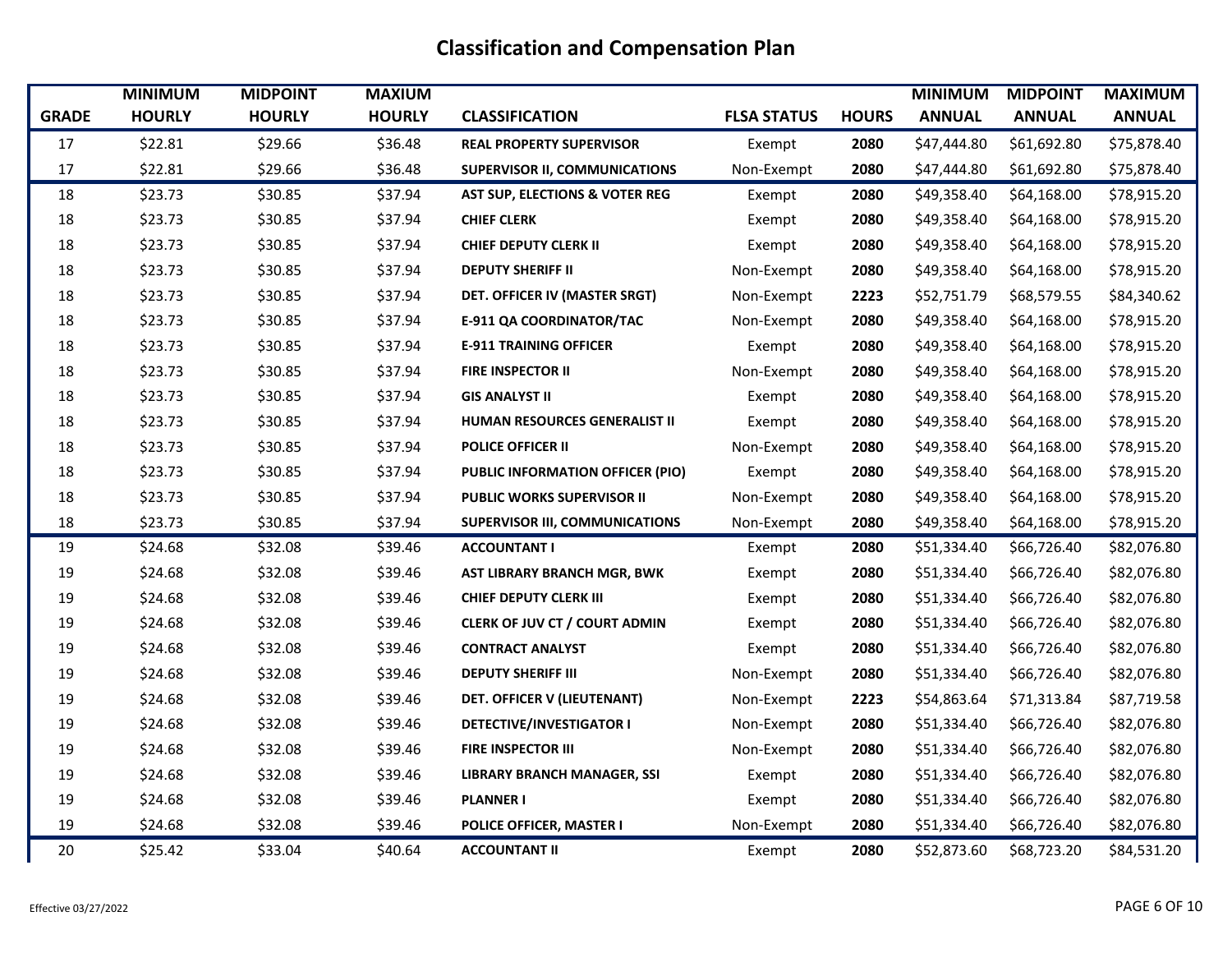|              | <b>MINIMUM</b> | <b>MIDPOINT</b> | <b>MAXIUM</b> |                                     |                    |              | <b>MINIMUM</b> | <b>MIDPOINT</b> | <b>MAXIMUM</b> |
|--------------|----------------|-----------------|---------------|-------------------------------------|--------------------|--------------|----------------|-----------------|----------------|
| <b>GRADE</b> | <b>HOURLY</b>  | <b>HOURLY</b>   | <b>HOURLY</b> | <b>CLASSIFICATION</b>               | <b>FLSA STATUS</b> | <b>HOURS</b> | <b>ANNUAL</b>  | <b>ANNUAL</b>   | <b>ANNUAL</b>  |
| 20           | \$25.42        | \$33.04         | \$40.64       | <b>CONTRACT ANALYST II</b>          | Exempt             | 2080         | \$52,873.60    | \$68,723.20     | \$84,531.20    |
| 20           | \$25.42        | \$33.04         | \$40.64       | <b>DETECTIVE/INVESTIGATOR II</b>    | Non-Exempt         | 2080         | \$52,873.60    | \$68,723.20     | \$84,531.20    |
| 20           | \$25.42        | \$33.04         | \$40.64       | <b>DETENTION OFFICER VI (MAJOR)</b> | Non-Exempt         | 2223         | \$56,508.66    | \$73,447.92     | \$90,342.72    |
| 20           | \$25.42        | \$33.04         | \$40.64       | <b>E-911 OPERATIONS COORDINATOR</b> | Exempt             | 2080         | \$52,873.60    | \$68,723.20     | \$84,531.20    |
| $20\,$       | \$25.42        | \$33.04         | \$40.64       | <b>ENGINEER I</b>                   | Exempt             | 2080         | \$52,873.60    | \$68,723.20     | \$84,531.20    |
| 20           | \$25.42        | \$33.04         | \$40.64       | <b>GIS ANALYST III</b>              | Exempt             | 2080         | \$52,873.60    | \$68,723.20     | \$84,531.20    |
| 20           | \$25.42        | \$33.04         | \$40.64       | <b>PLANNER II</b>                   | Exempt             | 2080         | \$52,873.60    | \$68,723.20     | \$84,531.20    |
| 20           | \$25.42        | \$33.04         | \$40.64       | POLICE OFFICER, MASTER II           | Non-Exempt         | 2080         | \$52,873.60    | \$68,723.20     | \$84,531.20    |
| 20           | \$25.42        | \$33.04         | \$40.64       | RIGHT-OF-WAY COORD./ARBORIST        | Exempt             | 2080         | \$52,873.60    | \$68,723.20     | \$84,531.20    |
| 21           | \$26.18        | \$34.03         | \$41.86       | <b>CONTRACT ANALYST III</b>         | Exempt             | 2080         | \$54,454.40    | \$70,782.40     | \$87,068.80    |
| 21           | \$26.18        | \$34.03         | \$41.86       | <b>DEPUTY SHERIFF IV</b>            | Non-Exempt         | 2080         | \$54,454.40    | \$70,782.40     | \$87,068.80    |
| 21           | \$26.18        | \$34.03         | \$41.86       | DETECTIVE/INVESTIGATOR III          | Non-Exempt         | 2080         | \$54,454.40    | \$70,782.40     | \$87,068.80    |
| 21           | \$26.18        | \$34.03         | \$41.86       | <b>HUMAN RESOURCES ANALYST</b>      | Exempt             | 2080         | \$54,454.40    | \$70,782.40     | \$87,068.80    |
| 21           | \$26.18        | \$34.03         | \$41.86       | HUMAN RESOURCES GENERALIST III      | Exempt             | 2080         | \$54,454.40    | \$70,782.40     | \$87,068.80    |
| 21           | \$26.18        | \$34.03         | \$41.86       | LIBRARY BRANCH MGR, BRUNSWICK       | Exempt             | 2080         | \$54,454.40    | \$70,782.40     | \$87,068.80    |
| 21           | \$26.18        | \$34.03         | \$41.86       | <b>PLANNER III</b>                  | Exempt             | 2080         | \$54,454.40    | \$70,782.40     | \$87,068.80    |
| 21           | \$26.18        | \$34.03         | \$41.86       | POLICE OFFICER, MASTER III          | Non-Exempt         | 2080         | \$54,454.40    | \$70,782.40     | \$87,068.80    |
| 21           | \$26.18        | \$34.03         | \$41.86       | <b>POLICE SERGEANT I</b>            | Non-Exempt         | 2080         | \$54,454.40    | \$70,782.40     | \$87,068.80    |
| 22           | \$26.96        | \$35.05         | \$43.12       | <b>DRUG COURT CLINICAL DIRECTOR</b> | Exempt             | 2080         | \$56,076.80    | \$72,904.00     | \$89,689.60    |
| 22           | \$26.96        | \$35.05         | \$43.12       | <b>EMA DEPUTY DIRECTOR</b>          | Exempt             | 2080         | \$56,076.80    | \$72,904.00     | \$89,689.60    |
| 22           | \$26.96        | \$35.05         | \$43.12       | <b>ENGINEER II</b>                  | Exempt             | 2080         | \$56,076.80    | \$72,904.00     | \$89,689.60    |
| 22           | \$26.96        | \$35.05         | \$43.12       | HUMAN RESOURCES GENERALIST IV       | Exempt             | 2080         | \$56,076.80    | \$72,904.00     | \$89,689.60    |
| 22           | \$26.96        | \$35.05         | \$43.12       | POLICE BUDGET ANALYST               | Exempt             | 2080         | \$56,076.80    | \$72,904.00     | \$89,689.60    |
| 22           | \$26.96        | \$35.05         | \$43.12       | <b>POLICE SERGEANT II</b>           | Non-Exempt         | 2080         | \$56,076.80    | \$72,904.00     | \$89,689.60    |
| 23           | \$27.77        | \$36.11         | \$44.41       | <b>CHIEF PROBATION OFFICER</b>      | Exempt             | 2080         | \$57,761.60    | \$75,108.80     | \$92,372.80    |
| 23           | \$27.77        | \$36.11         | \$44.41       | <b>DRUG COURT ADMINISTRATOR</b>     | Exempt             | 2080         | \$57,761.60    | \$75,108.80     | \$92,372.80    |
| 23           | \$27.77        | \$36.11         | \$44.41       | <b>POLICE LIEUTENANT I</b>          | Non-Exempt         | 2080         | \$57,761.60    | \$75,108.80     | \$92,372.80    |
| 23           | \$27.77        | \$36.11         | \$44.41       | <b>SYSTEMS ADMINISTRATOR I</b>      | Exempt             | 2080         | \$57,761.60    | \$75,108.80     | \$92,372.80    |
| 24           | \$28.61        | \$37.19         | \$45.74       | <b>ACCOUNTANT III</b>               | Exempt             | 2080         | \$59,508.80    | \$77,355.20     | \$95,139.20    |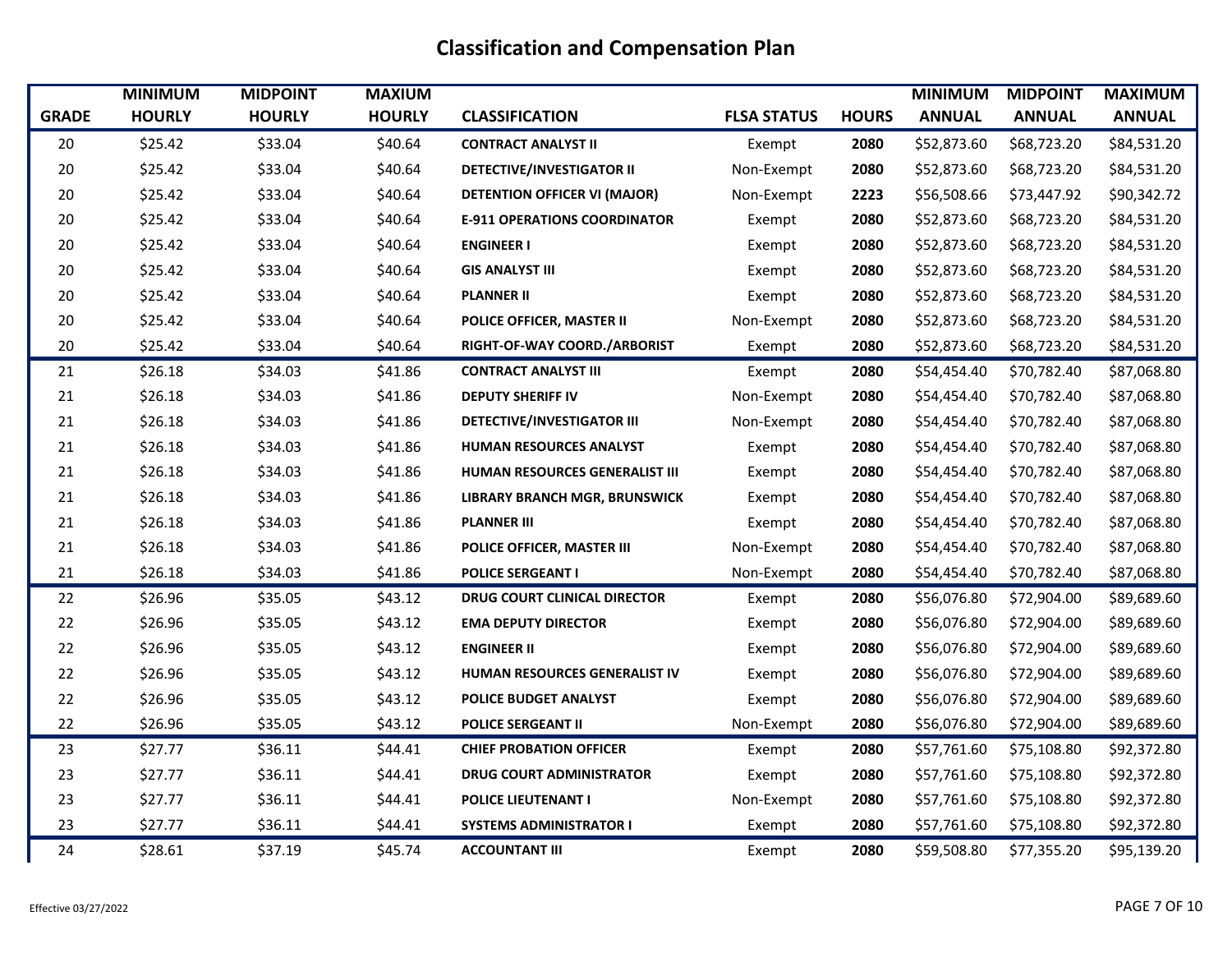|              | <b>MINIMUM</b> | <b>MIDPOINT</b> | <b>MAXIUM</b> |                                         |                    |              | <b>MINIMUM</b> | <b>MIDPOINT</b> | <b>MAXIMUM</b> |
|--------------|----------------|-----------------|---------------|-----------------------------------------|--------------------|--------------|----------------|-----------------|----------------|
| <b>GRADE</b> | <b>HOURLY</b>  | <b>HOURLY</b>   | <b>HOURLY</b> | <b>CLASSIFICATION</b>                   | <b>FLSA STATUS</b> | <b>HOURS</b> | <b>ANNUAL</b>  | <b>ANNUAL</b>   | <b>ANNUAL</b>  |
| 24           | \$28.61        | \$37.19         | \$45.74       | <b>DEPUTY CHIEF APPRAISER</b>           | Exempt             | 2080         | \$59,508.80    | \$77,355.20     | \$95,139.20    |
| 24           | \$28.61        | \$37.19         | \$45.74       | <b>DIVISION MANAGER, PUBLIC WORKS</b>   | Exempt             | 2080         | \$59,508.80    | \$77,355.20     | \$95,139.20    |
| 24           | \$28.61        | \$37.19         | \$45.74       | <b>ENGINEER III</b>                     | Exempt             | 2080         | \$59,508.80    | \$77,355.20     | \$95,139.20    |
| 24           | \$28.61        | \$37.19         | \$45.74       | <b>MANAGER, FLEET MAINTENANCE</b>       | Exempt             | 2080         | \$59,508.80    | \$77,355.20     | \$95,139.20    |
| 24           | \$28.61        | \$37.19         | \$45.74       | <b>POLICE LIEUTENANT II</b>             | Non-Exempt         | 2080         | \$59,508.80    | \$77,355.20     | \$95,139.20    |
| 24           | \$28.61        | \$37.19         | \$45.74       | <b>RECREATION PROGRAM MANAGER</b>       | Exempt             | 2080         | \$59,508.80    | \$77,355.20     | \$95,139.20    |
| 25           | \$29.46        | \$38.30         | \$47.11       | <b>BENEFITS ADMINISTRATOR</b>           | Exempt             | 2080         | \$61,276.80    | \$79,664.00     | \$97,988.80    |
| 25           | \$29.46        | \$38.30         | \$47.11       | <b>COUNTY CLERK</b>                     | Exempt             | 2080         | \$61,276.80    | \$79,664.00     | \$97,988.80    |
| 25           | \$29.46        | \$38.30         | \$47.11       | <b>SENIOR PLANNER</b>                   | Exempt             | 2080         | \$61,276.80    | \$79,664.00     | \$97,988.80    |
| 25           | \$29.46        | \$38.30         | \$47.11       | <b>SYSTEMS ADMINISTRATOR II</b>         | Exempt             | 2080         | \$61,276.80    | \$79,664.00     | \$97,988.80    |
| 25           | \$29.46        | \$38.30         | \$47.11       | <b>TRAFFIC DIVISION MANAGER</b>         | Exempt             | 2080         | \$61,276.80    | \$79,664.00     | \$97,988.80    |
| 26           | \$30.35        | \$39.45         | \$48.53       | <b>DEPUTY SHERIFF, MAJOR</b>            | Non-Exempt         | 2080         | \$63,128.00    | \$82,056.00     | \$100,942.40   |
| 26           | \$30.35        | \$39.45         | \$48.53       | <b>INTERNAL AUDITOR</b>                 | Exempt             | 2080         | \$63,128.00    | \$82,056.00     | \$100,942.40   |
| 26           | \$30.35        | \$39.45         | \$48.53       | <b>MANAGER, ENGINEERING DIVISION</b>    | Exempt             | 2080         | \$63,128.00    | \$82,056.00     | \$100,942.40   |
| 26           | \$30.35        | \$39.45         | \$48.53       | <b>POLICE CAPTAIN I</b>                 | Exempt             | 2080         | \$63,128.00    | \$82,056.00     | \$100,942.40   |
| 26           | \$30.35        | \$39.45         | \$48.53       | <b>SUPERVISOR, ELECTIONS AND REG</b>    | Exempt             | 2080         | \$63,128.00    | \$82,056.00     | \$100,942.40   |
| 26           | \$30.35        | \$39.45         | \$48.53       | <b>SYSTEMS ADMINISTRATOR III</b>        | Exempt             | 2080         | \$63,128.00    | \$82,056.00     | \$100,942.40   |
| 26           | \$30.35        | \$39.45         | \$48.53       | <b>SYSTEMS ANALYST I</b>                | Exempt             | 2080         | \$63,128.00    | \$82,056.00     | \$100,942.40   |
| 27           | \$31.26        | \$40.64         | \$49.98       | <b>ASSISTANT COUNTY ENGINEER</b>        | Exempt             | 2080         | \$65,020.80    | \$84,531.20     | \$103,958.40   |
| 27           | \$31.26        | \$40.64         | \$49.98       | <b>DEPUTY SHERIFF, COLONEL</b>          | Exempt             | 2080         | \$65,020.80    | \$84,531.20     | \$103,958.40   |
| 27           | \$31.26        | \$40.64         | \$49.98       | <b>JAIL ADMINISTRATOR</b>               | Exempt             | 2080         | \$65,020.80    | \$84,531.20     | \$103,958.40   |
| 27           | \$31.26        | \$40.64         | \$49.98       | <b>POLICE CAPTAIN II</b>                | Exempt             | 2080         | \$65,020.80    | \$84,531.20     | \$103,958.40   |
| 27           | \$31.26        | \$40.64         | \$49.98       | <b>ROADS &amp; DRAINAGE ENG DIV MGR</b> | Exempt             | 2080         | \$65,020.80    | \$84,531.20     | \$103,958.40   |
| 28           | \$32.20        | \$41.86         | \$51.48       | <b>BUDGET MANAGER</b>                   | Exempt             | 2080         | \$66,976.00    | \$87,068.80     | \$107,078.40   |
| 28           | \$32.20        | \$41.86         | \$51.48       | FIRE DIVISION CHIEF EMS                 | Exempt             | 2080         | \$66,976.00    | \$87,068.80     | \$107,078.40   |
| 28           | \$32.20        | \$41.86         | \$51.48       | <b>FIRE DIVISION CHIEF OPERATIONS</b>   | Exempt             | 2080         | \$66,976.00    | \$87,068.80     | \$107,078.40   |
| 28           | \$32.20        | \$41.86         | \$51.48       | FIRE DIVISION CHIEF PROF. STND          | Exempt             | 2080         | \$66,976.00    | \$87,068.80     | \$107,078.40   |
| 28           | \$32.20        | \$41.86         | \$51.48       | FIRE DIVISION CHIEF SUPPORT SV          | Exempt             | 2080         | \$66,976.00    | \$87,068.80     | \$107,078.40   |
| 28           | \$32.20        | \$41.86         | \$51.48       | <b>GRANTS MANAGER</b>                   | Exempt             | 2080         | \$66,976.00    | \$87,068.80     | \$107,078.40   |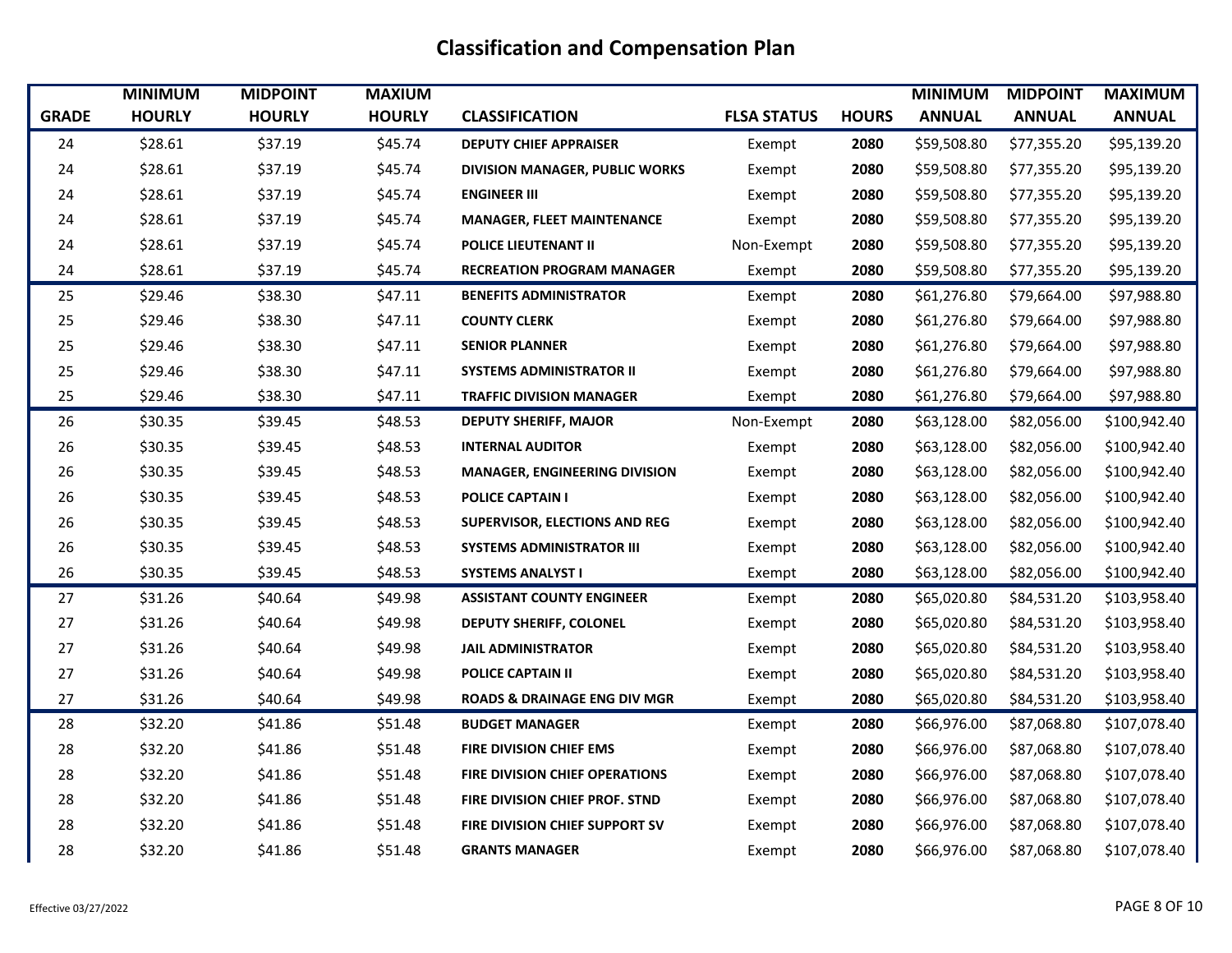|              | <b>MINIMUM</b> | <b>MIDPOINT</b> | <b>MAXIUM</b> |                                         |                    |              | <b>MINIMUM</b> | <b>MIDPOINT</b>           | <b>MAXIMUM</b> |
|--------------|----------------|-----------------|---------------|-----------------------------------------|--------------------|--------------|----------------|---------------------------|----------------|
| <b>GRADE</b> | <b>HOURLY</b>  | <b>HOURLY</b>   | <b>HOURLY</b> | <b>CLASSIFICATION</b>                   | <b>FLSA STATUS</b> | <b>HOURS</b> | <b>ANNUAL</b>  | <b>ANNUAL</b>             | <b>ANNUAL</b>  |
| 28           | \$32.20        | \$41.86         | \$51.48       | <b>SECURITY ANAYLST</b>                 | Exempt             | 2080         | \$66,976.00    | \$87,068.80               | \$107,078.40   |
| 28           | \$32.20        | \$41.86         | \$51.48       | <b>SENIOR ACCOUNTANT</b>                | Exempt             | 2080         | \$66,976.00    | \$87,068.80               | \$107,078.40   |
| 28           | \$32.20        | \$41.86         | \$51.48       | <b>SYSTEMS ANALYST II</b>               | Exempt             | 2080         | \$66,976.00    | \$87,068.80               | \$107,078.40   |
| 29           | \$33.16        | \$43.11         | \$53.03       | <b>ASSISTANT POLICE CHIEF I</b>         | Exempt             | 2080         | \$68,972.80    | \$89,668.80               | \$110,302.40   |
| 30           | \$34.16        | \$44.41         | \$54.62       | <b>ASSISTANT DIRECTOR, HR</b>           | Exempt             | 2080         | \$71,052.80    | \$92,372.80               | \$113,609.60   |
| 30           | \$34.16        | \$44.41         | \$54.62       | <b>ASSISTANT DIRECTOR, RECREATION</b>   | Exempt             | 2080         | \$71,052.80    | \$92,372.80               | \$113,609.60   |
| 30           | \$34.16        | \$44.41         | \$54.62       | <b>ASSISTANT POLICE CHIEF II</b>        | Exempt             | 2080         | \$71,052.80    | \$92,372.80               | \$113,609.60   |
| 30           | \$34.16        | \$44.41         | \$54.62       | <b>BUILDING OFFICIAL</b>                | Exempt             | 2080         | \$71,052.80    | \$92,372.80               | \$113,609.60   |
| 30           | \$34.16        | \$44.41         | \$54.62       | <b>CHIEF TECHNOLOGY OFFICER</b>         | Exempt             | 2080         | \$71,052.80    | \$92,372.80               | \$113,609.60   |
| 30           | \$34.16        | \$44.41         | \$54.62       | <b>COUNTY ENGINEER</b>                  | Exempt             | 2080         | \$71,052.80    | \$92,372.80               | \$113,609.60   |
| 30           | \$34.16        | \$44.41         | \$54.62       | <b>DEPUTY CHIEF, FIRE</b>               | Exempt             | 2080         | \$71,052.80    | \$92,372.80               | \$113,609.60   |
| 30           | \$34.16        | \$44.41         | \$54.62       | <b>GIS MANAGER</b>                      | Exempt             | 2080         | \$71,052.80    | \$92,372.80               | \$113,609.60   |
| 30           | \$34.16        | \$44.41         | \$54.62       | <b>PLANNING DIVISION MANAGER</b>        | Exempt             | 2080         | \$71,052.80    | \$92,372.80               | \$113,609.60   |
| 30           | \$34.16        | \$44.41         | \$54.62       | <b>PROCUREMENT OFFICER</b>              | Exempt             | 2080         | \$71,052.80    | \$92,372.80               | \$113,609.60   |
| 30           | \$34.16        | \$44.41         | \$54.62       | <b>UNDERSHERIFF</b>                     | Exempt             | 2080         | \$71,052.80    | \$92,372.80               | \$113,609.60   |
| 32           | \$36.24        | \$47.11         | \$57.94       | <b>ASSISTANT COUNTY ATTORNEY I</b>      | Exempt             | 2080         | \$75,379.20    | \$97,988.80               | \$120,515.20   |
| 34           | \$38.45        | \$49.98         | \$61.47       | <b>ASSISTANT COUNTY ATTORNEY II</b>     | Exempt             | 2080         | \$79,976.00    | \$103,958.40              | \$127,857.60   |
| 35           | \$39.60        | \$51.48         | \$63.32       | <b>ANIMAL SERVICES DIVISION MANAGER</b> | Exempt             | 2080         | \$82,368.00    | \$107,078.40              | \$131,705.60   |
| 35           | \$39.60        | \$51.48         | \$63.32       | <b>COMMUNICATIONS DIRECTOR</b>          | Exempt             | 2080         | \$82,368.00    | \$107,078.40              | \$131,705.60   |
| 35           | \$39.60        | \$51.48         | \$63.32       | DIRECTOR, E911 COMMUNICATIONS           | Exempt             | 2080         | \$82,368.00    | \$107,078.40              | \$131,705.60   |
| 35           | \$39.60        | \$51.48         | \$63.32       | <b>EMERGENCY MANAGEMENT DIRECTOR</b>    | Exempt             | 2080         | \$82,368.00    | \$107,078.40              | \$131,705.60   |
| 36           | \$40.79        | \$53.02         | \$65.22       | <b>ASSISTANT COUNTY ATTORNEY III</b>    | Exempt             | 2080         | \$84,843.20    | \$110,281.60              | \$135,657.60   |
| 40           | \$45.91        | \$59.68         | \$73.40       | <b>CHIEF APPRAISER</b>                  | Exempt             | 2080         | \$95,492.80    | \$124,134.40              | \$152,672.00   |
| 40           | \$45.91        | \$59.68         | \$73.40       | <b>CHIEF OF STAFF</b>                   | Exempt             | 2080         | \$95,492.80    | \$124,134.40              | \$152,672.00   |
| 40           | \$45.91        | \$59.68         | \$73.40       | <b>SENIOR ASST. COUNTY ATTORNEY</b>     | Exempt             | 2080         | \$95,492.80    | \$124,134.40              | \$152,672.00   |
| 42           | \$48.70        | \$63.31         | \$77.87       | <b>CHIEF INFORMATION OFFICER</b>        | Exempt             | 2080         | \$101,296.00   | \$131,684.80              | \$161,969.60   |
| 42           | \$48.70        | \$63.31         | \$77.87       | DIRECTOR OF COMM. DEVELOPMENT           | Exempt             | 2080         |                | \$101,296.00 \$131,684.80 | \$161,969.60   |
| 42           | \$48.70        | \$63.31         | \$77.87       | <b>DIRECTOR OF HUMAN RESOURCES</b>      | Exempt             | 2080         |                | \$101,296.00 \$131,684.80 | \$161,969.60   |
| 42           | \$48.70        | \$63.31         | \$77.87       | <b>DIRECTOR RECREATION AND PARKS</b>    | Exempt             | 2080         |                | \$101,296.00 \$131,684.80 | \$161,969.60   |